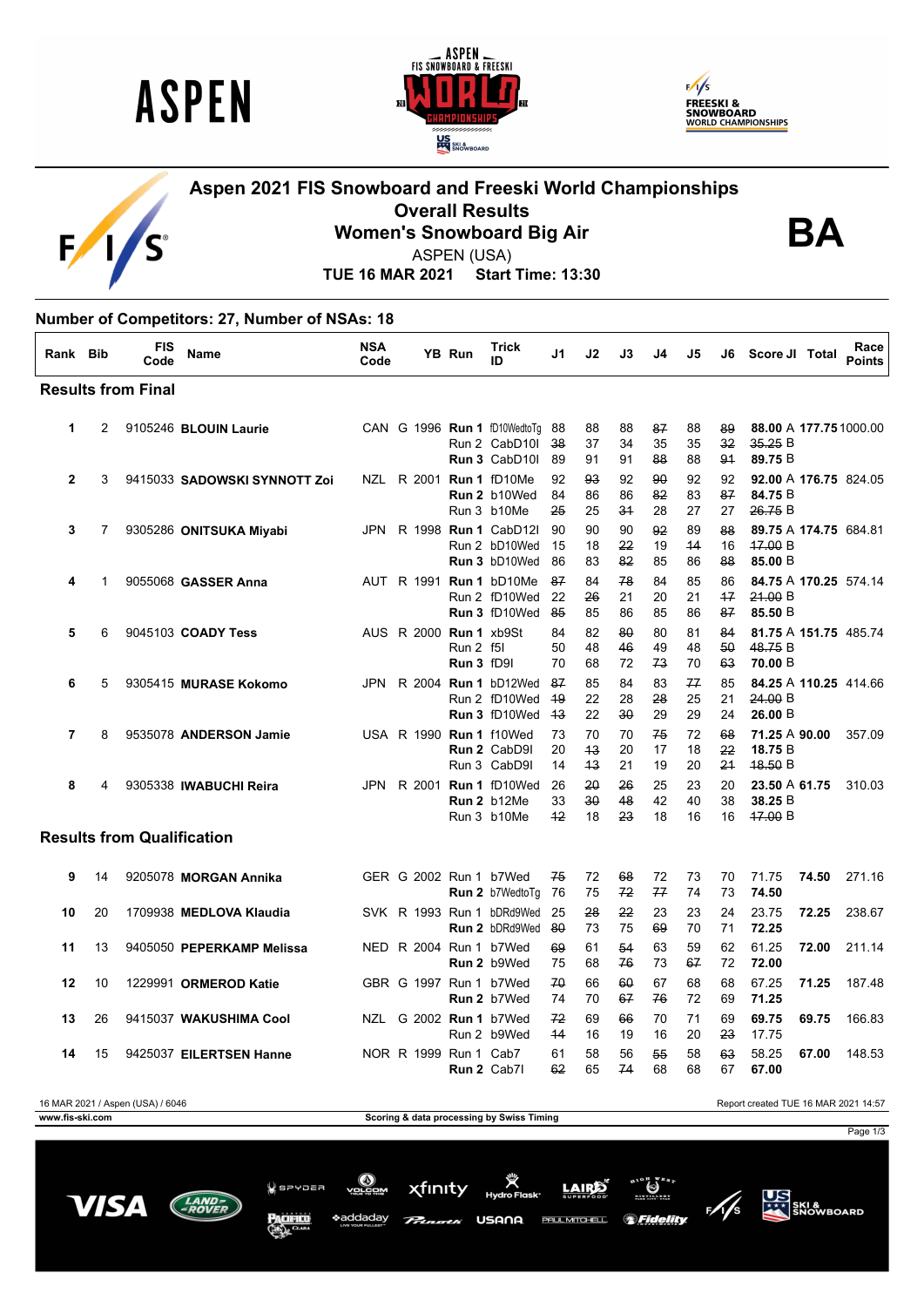





**BA**

## **Aspen 2021 FIS Snowboard and Freeski World Championships Overall Results**



**Women's Snowboard Big Air** ASPEN (USA)

**TUE 16 MAR 2021 Start Time: 13:30**

| Rank Bib |    | <b>FIS</b><br>Code | <b>Name</b>              | <b>NSA</b><br>Code |  | <b>YB Run</b>                           | <b>Trick</b><br>ID                   | J <sub>1</sub>       | J2       | J3         | J <sub>4</sub> | J <sub>5</sub>     | J6                   | Score JI Total           |            | Race<br><b>Points</b> |
|----------|----|--------------------|--------------------------|--------------------|--|-----------------------------------------|--------------------------------------|----------------------|----------|------------|----------------|--------------------|----------------------|--------------------------|------------|-----------------------|
| 15       | 27 |                    | 1499955 HIDALGO Maria    |                    |  | ESP R 1997 Run 1 b7Tq                   | Run 2 b7DTg                          | 59<br>60             | 53<br>64 | 52<br>63   | 49<br>62       | 54<br>66           | 61<br>68             | 54.50<br>63.75           | 63.75      | 132.06                |
| 16       | 45 |                    | 1159968 PANCOCHOVA Sarka |                    |  | CZE R 1990 Run 1 b7l                    | Run 2 b9Wed                          | 69<br>22             | 62<br>29 | 58<br>38   | 60<br>37       | 65<br>31           | 62<br>29             | 62.25<br>31.50           | 62.25      | 117.00                |
| 17       | 17 |                    | 9185019 RUKAJARVI Enni   | <b>FIN</b>         |  |                                         | R 1990 Run 1 Cab7Tq<br>Run 2 Cab10Tq | 63<br>59             | 60<br>50 | 64<br>53   | 57<br>56       | 60<br>54           | 64<br>54             | 61.75<br>54.25           | 61.75      | 103.06                |
| 18       | 28 |                    | 9105409 BAIRD Jasmine    |                    |  | CAN R 1999 Run 1 b7                     | Run 2 b9Wed                          | 60<br>59             | 55<br>59 | 50<br>62   | 52<br>61       | 56<br>52           | 58<br>52             | 55.25<br>57.75           | 57.75      | 89.98                 |
| 19       | 21 |                    | 9305386 ASANUMA Hinari   | <b>JPN</b>         |  |                                         | R 2002 Run 1 CabD9<br>Run 2 CabD9    | 19<br>36             | 24<br>47 | 26<br>44   | 19<br>41       | 46<br>43           | 20<br>54             | 20.50<br>43.75           | 43.75      | 77.57                 |
| 20       | 48 |                    | 9535487 THURGOOD Jade    |                    |  | Run 2 X                                 | USA R 2002 Run 1 b3Wed               | 40<br>12             | 45<br>12 | 40<br>10   | 45<br>8        | 40<br>$+2$         | 44<br>10             | 42.25<br>11.00           | 42.25      | 65.69                 |
| 21       | 24 |                    | 9535467 SCHNORRBUSCH Ty  |                    |  | <b>Run 2 b7</b>                         | USA G 2002 Run 1 b3Wed               | 36<br>12             | 38<br>45 | 32<br>$+4$ | 40<br>13       | 38<br>14           | 42<br>13             | 38.00<br>13.00           | 38.00      | 54.21                 |
| 22       | 25 |                    | 1389930 JUGOVAC Lea      |                    |  | CRO R 1994 Run 1 b3<br><b>Run 2 b3</b>  |                                      | 10<br>33             | 40<br>33 | 5<br>30    | 3<br>37        | 4<br>34            | $\overline{2}$<br>38 | 5.50<br>34.25            | 34.25      | 43.05                 |
| 23       | 18 |                    | 1069919 SMANS Loranne    |                    |  | BEL G 1997 Run 1 f5<br><b>Run 2 f7l</b> |                                      | 16<br>20             | 48<br>26 | $+2$<br>48 | 13<br>33       | 14<br>36           | 12<br>28             | 13.75<br>26.75           | 26.75      | 32.14                 |
| 24       | 12 |                    | 9105100 VOIGT Brooke     |                    |  | CAN G 1993 Run 1 f7<br>Run $2 \times$   |                                      | 9<br>16              | 8<br>20  | 8<br>28    | 10<br>22       | $+4$<br>25         | 8<br>44              | 8.75<br>20.75            | 20.75      | 21.42                 |
| 25       | 19 |                    | 9535409 LANGLAND Hailey  |                    |  | USA R 2000 Run 1<br>Run 2 f7Me          |                                      | $\overline{1}$<br>14 | 1<br>17  | 1<br>24    | 1<br>26        | $\mathbf{1}$<br>24 | $\overline{+}$<br>43 | 1.00<br>19.75            | 19.75      | 10.85                 |
| 26       | 22 |                    | 9195093 LEFEVRE Lucile   |                    |  | FRA R 1995 <b>Run 1</b> X<br>Run 2 X    |                                      | 45<br>43             | 22<br>19 | 20<br>17   | 16<br>19       | 20<br>17           | 18<br>49             | 18.50<br>18.00           | 18.50      | 0.00                  |
|          | 29 |                    | 9535496 TRAUB Terra      |                    |  | TPE R 1993 Run 1<br>Run 2               |                                      |                      |          |            |                |                    |                      | <b>DNS</b><br><b>DNS</b> | <b>DNS</b> | 0.00                  |

| Jury                                             |                         |            | <b>Technical Data</b>    |                         |            |
|--------------------------------------------------|-------------------------|------------|--------------------------|-------------------------|------------|
| FIS Contest Director                             | <b>MORESI Roberto</b>   | <b>FIS</b> | <b>Course Name</b>       | Buttermilk Big Air      |            |
| <b>FIS Technical Delegate</b>                    | <b>STANOVNIK Matevz</b> | <b>SLO</b> | In-Run Length / Pitch    | 170m / 18°              |            |
| <b>Head Judge</b>                                | <b>SUMATIC Iztok</b>    | <b>SLO</b> | <b>Take-off to Knoll</b> | 21 <sub>m</sub>         |            |
| <b>Chief of Competition</b>                      | LINDSAY Tyler           | <b>USA</b> | Jump Height              | 3m                      |            |
| <b>Officials</b>                                 |                         |            | <b>Landing Pitch</b>     | $34^\circ$              |            |
| <b>Chief of Course</b>                           | <b>BILE Greg</b>        | USA        | Judges                   |                         |            |
| Course Designer and Builder Buttermilk Park Crew |                         |            | Judge 1                  | <b>BREWER Jonas</b>     | USA        |
|                                                  |                         |            | Judge 2                  | <b>REITSAMER Simon</b>  | AUT        |
|                                                  |                         |            | Judge 3                  | <b>BETSCHART Markus</b> | SUI        |
|                                                  |                         |            | Judge 4                  | VOGAN Gaz               | <b>GBR</b> |
|                                                  |                         |            | Judge 5                  | <b>LEHMANN Andy</b>     | <b>GER</b> |
|                                                  |                         |            | Judge 6                  | <b>REGLI Andrin</b>     | SUI        |